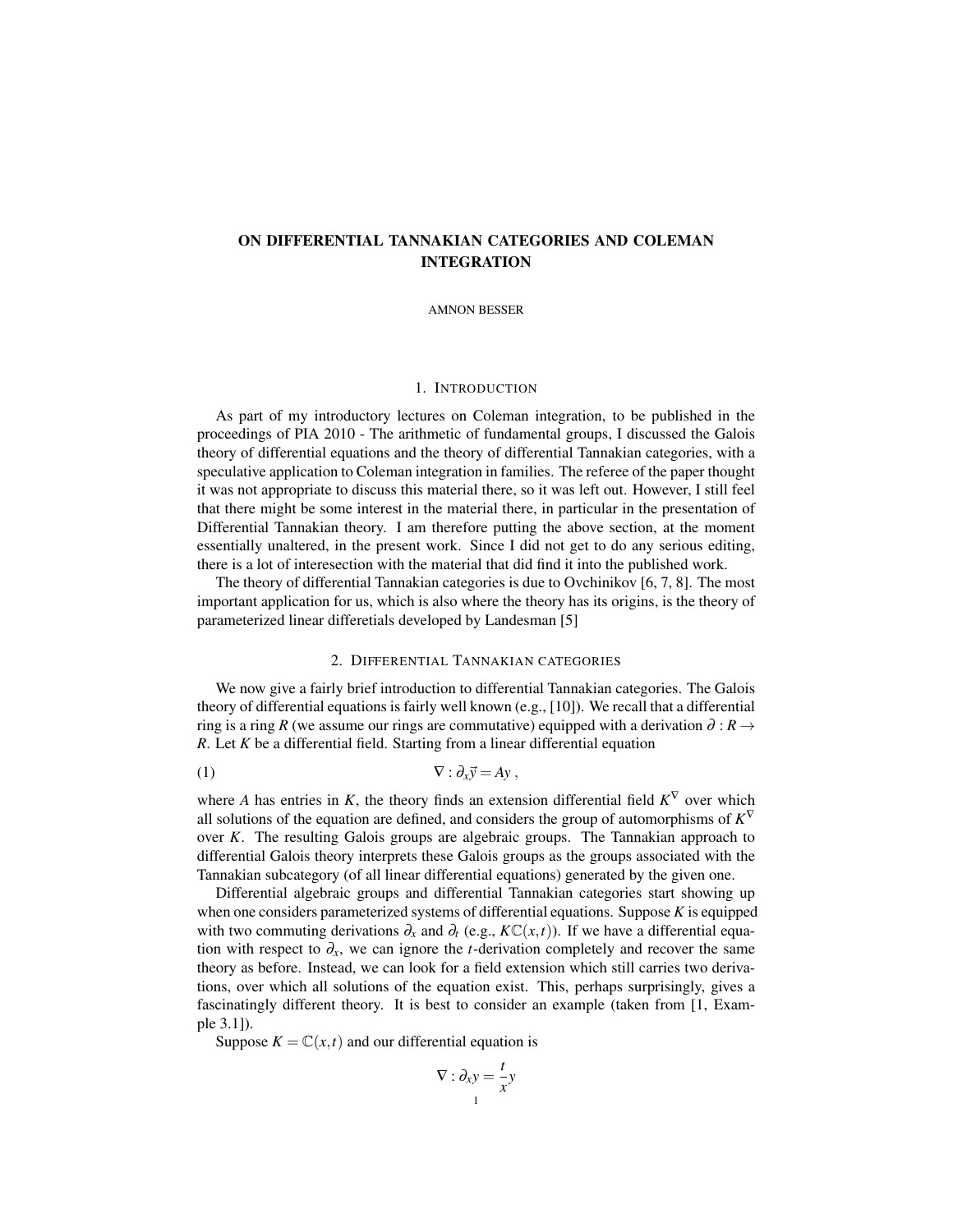whose solution is  $y = cx^t$ . Thus, in standard differential Galois theory we would simply add  $x^t$  to *K*. However, since our field  $K^{\nabla}$  should be closed with respect to both  $\partial_x$  and  $\partial_t$ , and since  $\partial_t x^t = \log(x) x^t$  we have

$$
K^{\nabla} = K(x^t, \log(x)) \; .
$$

We now consider an automorphism  $\sigma$  of  $K^{\nabla}$ , commuting with the derivations and fixing *K*. It preserves solutions of the differential equation so

$$
\sigma(x^t) = a(t)x^t.
$$

On the other hand  $\sigma(\log(x))$  should be constant with respect to *t* and differentiate to  $1/x$ with respect to *x*. We therefore have

$$
\sigma(\log(x)) = \log(x) + b
$$

where  $b \in \mathbb{C}$ . We now have

$$
(\partial_t a(t)) \times x^t + a(t) \log(x) x^t = \partial_t (a(t) x^t) = \partial_t (\sigma(x^t))
$$
  
=  $\sigma(\partial_t x^t) = \sigma(\log(x) x^t) = (\log(x) + b) a(t) x^t$ 

and it follows that  $ba(t) = \partial_t a(t)$  hence  $b = (\partial_t a(t))/a(t)$ . We obtain our differential Galois group

$$
Gal(K^{\nabla}/K) = \{a(t) \neq 0, \partial_t \frac{\partial_t a(t)}{a(t)} = 0\}
$$

where the group structure is given by multiplication. This is an example of a *Linear differential algebraic group* (in this case over the field  $\mathbb{C}(t)$ ).

We recall that a differential affine variety over a differential field *K* (with one derivation  $\partial_t$  for simplicity) is the subset of some  $K^n$  which is the set of solutions of some differential equation. In other words, if the coordinates are  $a_1$  to  $a_n$ , it is defined by the vanishing of a polynomial in the  $a_i$  and their derivatives  $(\partial_t)^j a_i$ .

The ring of differential functions on the affine space  $\mathbb{A}^n$  is the polynomial ring in an infinite number of (formal) variables

$$
K\{\mathbb{A}^n\} := K[\{(\partial_t)^j a_i, j \ge 0, i = 1, ..., n\}].
$$

It has a derivation, extending the one on *K*, given by

$$
\partial_t((\partial_t)^j a_i) = (\partial_t)^{j+1} a_i
$$

making it a *differential K-algebra*. Given a differential affine subvariety *V* of  $\mathbb{A}^n$ , we can associate with it the radical differential ideal *I* generated by the defining equations (differential ideal means closed under  $\partial_t$ ) and its ring of functions  $K\{V\} = K\{\mathbb{A}^n\}/I$ . Just like in usual algebraic geometry we may now interpret *V*, or rather its set of *K*-rational points, as the set of differentiable *K*-algebra homomorphisms  $K\{V\} \rightarrow K$  (*K*-algebra homomorphisms commuting with the derivation). Note that algebraic varieties are a special case of differential varieties but their rings of functions in the two cases are quite different. There are corresponding notions of morphisms between differential varieties  $V \rightarrow W$ , and these give rise to differential algebra morphisms  $K\{W\} \rightarrow K\{V\}$ .

A differential algebraic group over *K* is defined as a differential subvariety *G* of some  $GL_n/K$  which is closed under multiplication and inversion. By the usual procedure, this gives rise to a structure of a *differential Hopf algebra* on *K*{*G*}, i.e., a Hopf algebra together with a derivation extending the one on *K* and commuting with all structural morphisms (i.e., both multiplication and co-multiplication between  $K\{G\}$  and  $K\{G\} \otimes K\{G\}$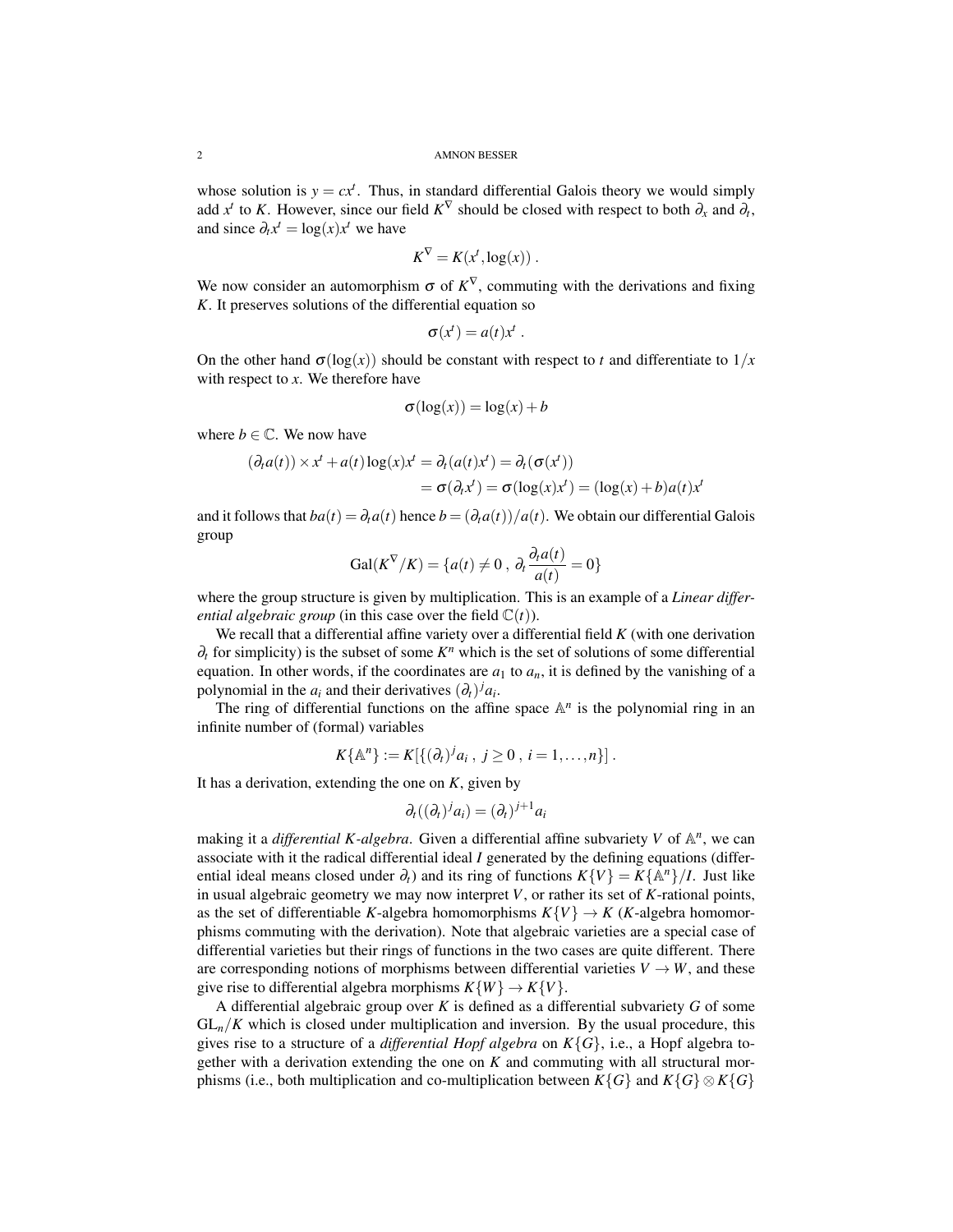commute with the derivation, which is defined by

(2) 
$$
\partial(a\otimes b) = (\partial a)\otimes b + a\otimes (\partial b)
$$

on *K*{*G*}⊗*K*{*G*}). A homomorphism of differential algebraic groups, i.e., a differentiable algebraic morphism which is also a group homomorphism, induces a homomorphism of differentiable Hopf algebras. An interesting example is provided by the dlog homomorphism

(3) 
$$
d \log : \mathbb{G}_m \to \mathbb{G}_a, \, d \log(a) = \frac{\partial(a)}{a}.
$$

Definition 2.1. A representation of a Linear differentiable algebraic group *G* on a finite dimensional *K*-vector space *V* is a differentiable algebraic homomorphism  $G \to GL(V)$ .

In this definition we make  $GL(V)$  into a differential algebraic group by identifying it with some GL<sub>n</sub> by choosing a basis.

We first remark that even a standard algebraic group has some new representations when viewed as a differential algebraic group. For example, G*<sup>m</sup>* has a two dimensional representation given by  $\begin{pmatrix} 1 & d \log a \\ 0 & 1 \end{pmatrix}$  $\begin{pmatrix} 1 & \text{d} \log \\ 0 & 1 \end{pmatrix}$ .

In terms of the Hopf algebra  $K\{G\}$ , a representation of *G* on *V* is given by a  $K\{G\}$ comodule structure on *V*,

$$
\rho:V\to V\otimes_K K\{G\}
$$

in the same way as an algebraic *G*-representation would (no differentials here!). To see this, consider first the comodule corresponding to the standard representation of GL*<sup>n</sup>* on  $K<sup>n</sup>$  as an algebraic representation, then obtain the comodule structure for  $K<sup>n</sup>$  with respect to  $K\{G\}$  by simply composing with the embedding of the algebraic  $K[G]$  in the differential  $K\{G\}$ . In concrete terms recalling that the comodule structure in the algebraic setting is given by sending *v* to the function (viewed as an element of  $V \otimes K[G]$ )  $g \mapsto gv$ ), this gives the comodule structure

$$
(4) \t\t\t e_i \mapsto \sum e_j \otimes a_{ji}
$$

Now, for a representation of *G* compose with the Hopf algebra homomorphism  $K\{GL_n\} \to$  $K\{G\}$  to obtain the required  $K\{G\}$ -comodule structure, from which the representation is easily recoverable.

The fact that no differentials are involved in the Hopf-algebraic description of differential representation is perhaps confusing if *G* is algebraic, but it is not a contradiction to anything because  $K[G]$  is quite different from  $K\{G\}$ . It nevertheless suggests that a Tannakian description of a differential algebraic group in terms of its category of representations needs to use something outside the structure of Tannakian category on this category of representations.

A Tannakian description of Linear differential algebraic groups was given quite recently by Ovchinikov [6, 7, 8]. There is an alternative approach using model theory due to Kamensky [3, 4]. The papers by Kamensky do an excellent job of describing the categorical formalism. Unfortunately, for proofs they use model theory in a rather "black-box" approach (referring to deep work of Hrushovsky) which sheds little light on the algebraic point of view. We try to give here a minimal account, which we found useful in understanding the situation. We note however, that the above mentioned references due more, in the sense that they show, under some additional assumptions, that the Galois group is a pro-differential algebraic group rather than just a Hopf algebra (this is not equivalent in the differential algebraic setting see [6, p. 8]).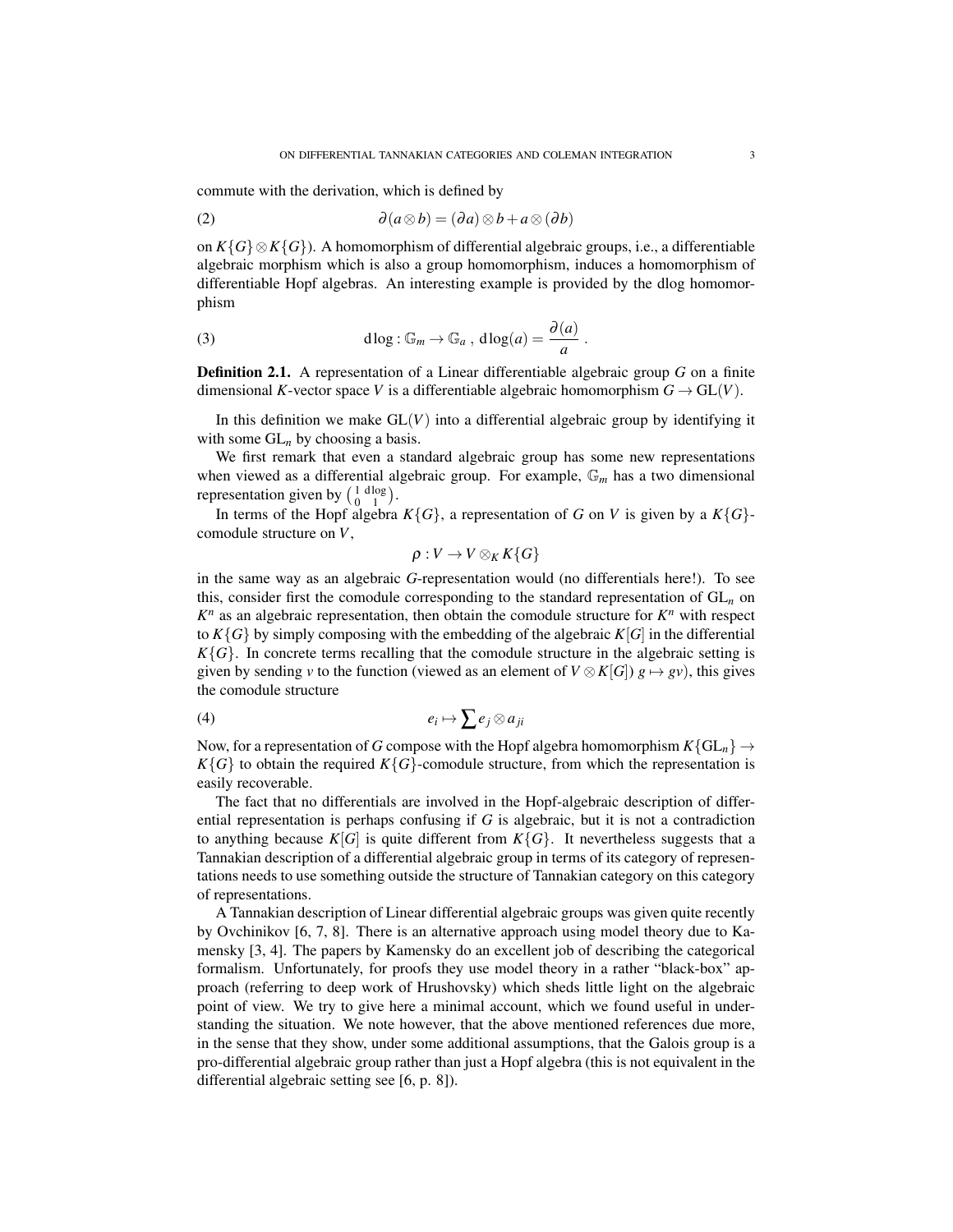4 AMNON BESSER

Suppose we are given a Linear differential algebraic group *G*, which we would like to recover from its category of representations Rep*G*. If we take the Hopf-algebraic point of view, the usual Tannakian formalism already reconstructs for us the Hopf algebra  $K\{G\}$ (since the category is just that of comodules for that algebra) and so we only need to recover the derivation. This is then not to be found in the category  $\text{Rep}_G$  itself, as this suffices exactly to recover the Hopf algebra structure by Tannakian duality. It must come from an additional structure on Rep*G*. A so called *differential structure*.

For motivating this structure, consider again the differential equation (1) but over the field  $C(x,t)$ . Using the fact that the two derivations commute we obtain

$$
\partial_x(\partial_t \vec{y}) = \partial_t(A\vec{y}) = (\partial_t A)\vec{y} + A\partial_t \vec{y}.
$$

This means that we obtain a new differential equation

(5) 
$$
\partial_x \begin{pmatrix} \vec{y} \\ \partial_t \vec{y} \end{pmatrix} = \begin{pmatrix} A & 0 \\ \partial_t A & A \end{pmatrix} \begin{pmatrix} \vec{y} \\ \partial_t \vec{y} \end{pmatrix}
$$

which is an extension of the original equation by itself. This can be seen to be a functorial construction, and is the required differential structure.

Definition 2.2. A differential rigid abelian tensor category over the field *K* is a rigid abelian tensor category  $\mathscr{T}$ , satisfying the condition that End(1) = K, together with a functor D:  $\mathscr{T} \to \mathscr{T}$  sitting in a short exact sequence

(6) 
$$
0 \to \mathrm{id} \to D \to \mathrm{id} \to 0,
$$

and which satisfies a certain list of axioms connecting *D* with the tensor structure (see [6, 7, 8, 3, 4]). We call *D* the *differential structure* on  $\mathscr{T}$ .

Remark 2.3. In the description given in [3] one defines a new category consisting of short exact sequences  $0 \to M \to N \to M \to 0$  in the category  $\mathscr{T}$ . This is given a tensor structure as follows: The tensor product of  $(0 \to M_1 \to N_1 \to M_1 \to 0)$  with  $(0 \to M_2 \to N_2 \to$  $M_2 \rightarrow 0$ ) is the Baer sum of extensions of the first sequence tensored with  $M_2$  with the second sequence tensored with  $M_1$ , both viewed as extensions of  $M_1 \otimes M_2$  by itself. The requirements on  $D$  are now simply that it defines a tensor functor from  $\mathscr T$  to this new category.

We note that we do not need to assume that  $K$  is a differential field because that will be forced from the axioms. To get a Tannakian theory we need to introduce a differential structure on Vec<sub>K</sub> for a differential field *K*. To see this, recall first that for any ring  $R$ , *R*-module extensions of *R* by itself are equivalent to derivations of *R* - The *R* module associated with a derivation  $\partial$  is  $R^2$  with  $r \in R$  acting by multiplying a column vector with  $\begin{pmatrix} r & 0 \\ -\partial r & r \end{pmatrix}$ .

By tensoring with an arbitrary *R*-module *M* we see that a derivation leads to a functor *D* from the category of *R*-modules to itself which sits in a short exact sequence as in (6). This holds of course for a differential field  $K$  providing the required structure on  $Vec<sub>K</sub>$ . In concrete terms, for a *K*-vector space *V*,  $D(V)$  is the abelian group  $V \times V$  with the *K*-vector space structure given by

(7) 
$$
\alpha(v_1, v_2) = (\alpha v_1, \alpha v_2 - \partial(\alpha)v_1).
$$

A useful convention is to identify the vector  $v \in V$  with  $(0, v) \in D(V)$  and to denote the map  $v \mapsto (v,0)$  by  $\partial$ . This way, the action of the field is given by the following equations

$$
\alpha v = \alpha v ,
$$
  

$$
\partial(\alpha v) = (\partial \alpha)v + \alpha \partial v
$$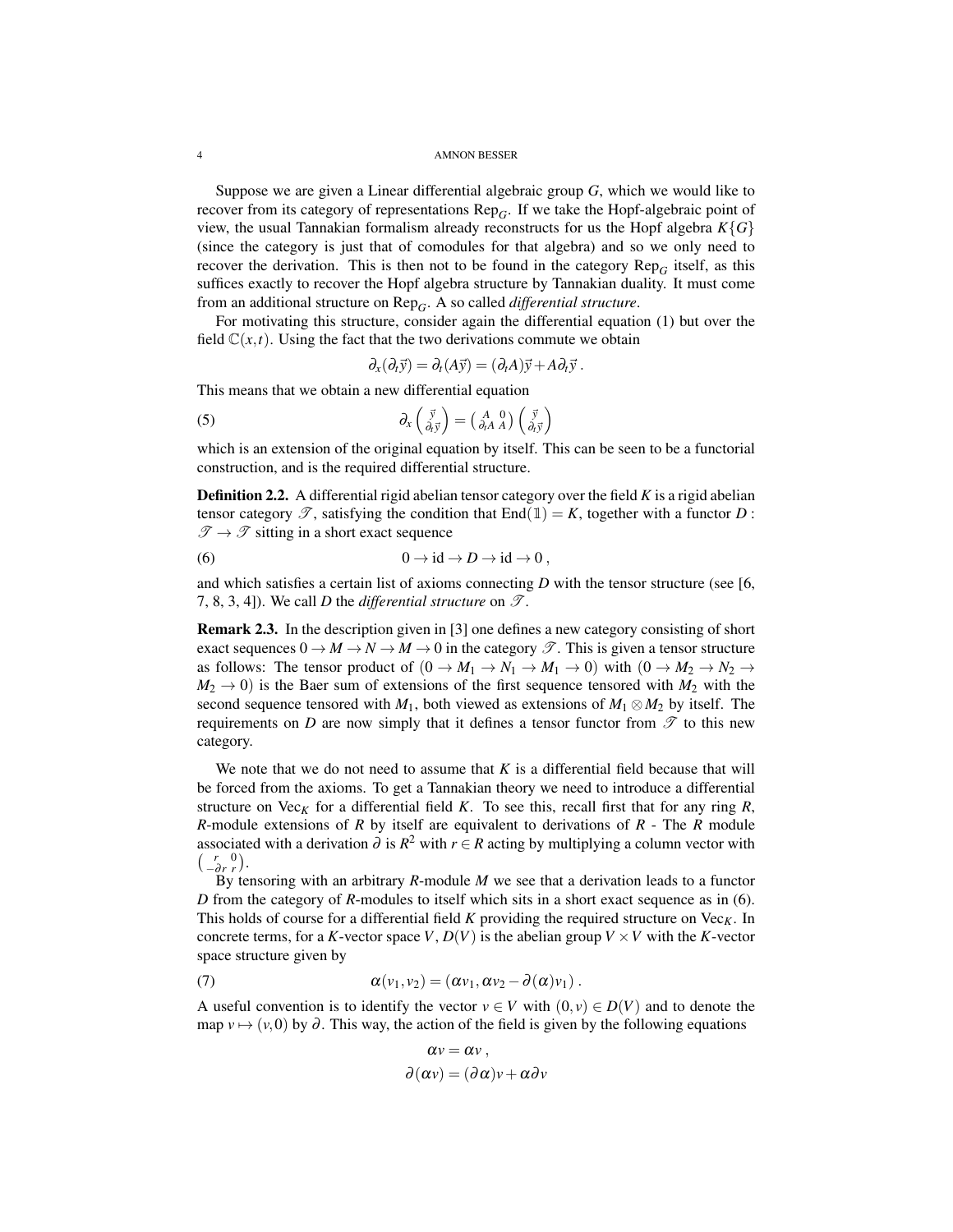The functoriality is given sending  $T: V \to W$  to  $(T, T): D(V) \to D(W)$ . Note however that in terms of standard bases this description is misleading: Suppose that *B* is a matrix with entries in *K* such that multiplying on the left by *B* gives a linear map  $B: K^n \to K^m$ . Then, in terms of the standard bases provided, e.g. for  $K^n$  by  $(e_1, 0), \ldots, (e_n, 0), (0, e_1), \ldots, (0, e_n)$ the matrix of  $D(B)$  is going to be

$$
\begin{pmatrix}\nB & 0 \\
\partial(B) & B\n\end{pmatrix}
$$

The above description immediately suggests the extension of *D* to differential algebraic representations and to the category of Hopf-comodules. Indeed, applying *D* to the standard representation of  $GL_n$  on  $K^n$  we get, by (8), the representation of  $GL_n$  on  $K^n \oplus K^n$  given by  $A \mapsto \left(\begin{smallmatrix} A & 0 \\ \partial (A) & A \end{smallmatrix}\right)$  whose associated comodule is given by

$$
e_i \mapsto \sum e_j \otimes a_{ji}
$$
  

$$
\partial e_i \mapsto \sum (\partial e_j \otimes a_{ji} + e_j \otimes \partial a_{ji})
$$

from which we get the extension of *D* to comodules:

$$
D(\rho)(v) = \rho(v) , D(\rho)\partial v = \partial(\rho(v))
$$

where  $\partial$  acts on a tensor product in the obvious way (2).

**Definition 2.4.** A differential tensor functor  $\mathcal{T}_1 \xrightarrow{F} \mathcal{T}_2$  between two differential rigid abelian tensor categories, with differential structures  $D_1$  and  $D_2$  respectively, is a tensor functor together with a natural isomorphism  $D_2 \circ F \cong F \circ D_1$  compatible in the obvious way with the short exact sequence (6). A morphism of differential tensor functors  $\alpha : F \to F'$  is a natural transformation of tensor functors which commutes with *D* in the sense that the diagram

$$
F \circ D_1 \xrightarrow{\alpha} F' \circ D_1
$$
  
\n
$$
\downarrow \qquad \qquad \downarrow
$$
  
\n
$$
D_2 \circ F \xrightarrow{D_2(\alpha)} D_2 \circ F'
$$

commutes.

**Example 2.5.** Quite clearly the forgetful functor  $\text{Rep}_G \to \text{Vec}_K$  is a differential tensor functor. Another example is solutions of differential equations. Consider the functor Sol that takes a differential equation  $\nabla$  as in (1) over the field  $\mathbb{C}(x,t)$  to its space of solutions in  $\mathbb{C}(x,t)^\nabla$  considered as a vector space over  $\mathbb{C}(t)$ . Then, according to (5), we can map  $D(Sol(\nabla))$  to  $Sol(D(\nabla))$  using the formula

$$
(\vec{y}_1, \vec{y}_2) \mapsto (\vec{y}_1, \vec{y}_2 + \partial_t \vec{y}_1)
$$

(note that to make this a  $\mathbb{C}(t)$  linear map we exactly need to give  $D(Sol(\nabla))$  the vector space structure  $(7)$ ).

Definition 2.6. A differential fiber functor on a differential rigid abelian tensor category is a differential tensor functor  $\omega$  to Vec<sub>K</sub>. If the category has a fiber functor it is called neutral Tannakian.

**Theorem 2.7** ([8, Theorem 1]). Let  $\mathcal T$  be a neutral differential Tannakian category with *the differential fiber functor*  $\omega$ . *Then*  $\mathscr T$  *is equivalent to the category*  $\text{Rep}_{G}$  *of finite dimensional representations of an affine differential group scheme G. Furthermore, for a*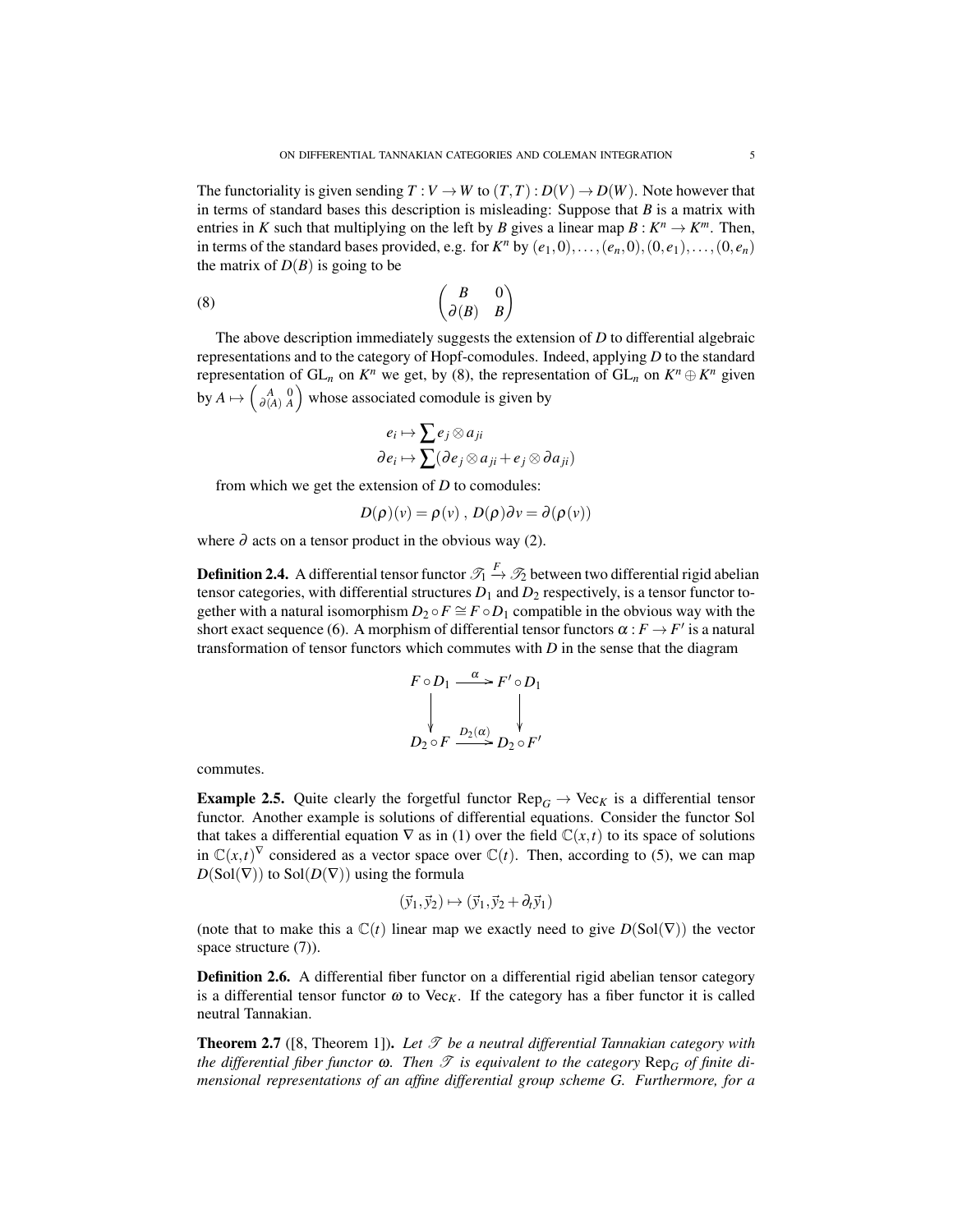*differential K-algebra F we have*

(9) 
$$
G(F) = \text{Aut}(\omega \otimes F)
$$

*where* Aut *here means automorphisms of the differential tensor functor in the sense of Definition 2.4.*

We sketch a proof of this result. Standard Tannakian theory tells us that  $\mathscr T$  is equivalent to the category of representations of a certain affine group scheme, or equivalently to the category of comodules over some Hopf algebra *H*. The result will follow if we construct a derivation on *H* in such a way that the functor *D* on  $\mathcal T$  corresponds to the functor *D* on the category of *H*-comodules.

We now recall [2] that the Hopf algebra *H* may be described concretely as an "algebra of matrix coefficients". An element in such an algebra is provided by a pair  $(T, \mathscr{E})$  where  $T \in \mathcal{T}, \mathcal{E} \in \omega(T) \otimes \omega(T)^*$ , where  $\omega(T)^*$  is the *K*-dual of  $\omega(T)$ . When  $\mathcal{T}$  is the category of representations of an affine group scheme *G* and  $\omega(T)$  is just the underlying vector space to  $T \in \mathcal{T}$ , then a pair  $(T, v \otimes w^*)$  is to be thought of as corresponding to the function on *G* given by  $g \mapsto w^*(gv)$ . One identifies two pairs  $(T_1, \mathscr{E}_1)$  and  $(T_2, \mathscr{E}_2)$  if there exists a map  $f$ :  $T_1 \to T_2$  in such a way that both  $\mathscr{E}_1$  and  $\mathscr{E}_2$  are obtained from an element of  $\omega(T_1) \otimes \omega(T_2)^*$ via the obvious maps. Clearly, two identified elements give rise to identical functions. One can easily derive from this formulas for the multiplication and comultiplication.

This description immediately suggests the way to define the derivation on *H*. Indeed, by (8) the derivatives of the matrix coefficients associated with the representation *T* are visible in  $D(T)$ . A bit of thought gives the following formula for the derivative of matrix coefficients

$$
\partial(T, v \otimes w^*) = (D(T), (\partial v) \otimes (\partial w^*))
$$

(if one is puzzled by the fact that  $\partial$  is applied twice, note that the *K*-algebra structure of *H* can be obtained by multiplying with elements of  $K$  either  $v$  or  $w^*$ ). It now becomes a routine check to see that ∂ is indeed a derivation of the Hopf algebra *H* and it is quite obvious by the way we defined it that the *D* on *H*-comodules and on vector spaces correspond.

Finally, the description of the differential points of *G* is fairly easy. A point in the usual sense with values in *F* corresponds on the one hand to an algebra morphism  $H \rightarrow F$ and on the other hand to an automorphism of  $\omega \otimes F$ . Now, both the condition that the homomorphism preserve the derivation, and the condition that the automorphism is an automorphism of differential functors boil down to saying that "if  $\alpha_T$  is represented by the matrix *A*, then  $\alpha_{D(T)}$  is represented by the matrix  $\begin{pmatrix} A & 0 \\ \partial A & 0 \end{pmatrix}$ ."

## 3. APPLICATIONS TO COLEMAN INTEGRATION IN FAMILIES

A major difficulty with the above construction is that it is dependent on the choice of a derivation. If we want to get a theory which takes all derivations into account (like connections do) we are led, after some thought into making the following construction.

Recall that we are assuming a situation  $\pi: X \to S$  and that *S* is one dimensional. Suppose *M* is a vector bundle on *X* equipped with a relative connection

$$
\nabla:M\rightarrow M\mathop{\otimes}\Omega^1_{X/S}
$$

which is integrable. Suppose we can lift  $\nabla$  to an absolute connection  $\tilde{\nabla}: M \to M \otimes \Omega_X^1$ . Because  $\nabla$  is integrable, the curvature of  $\tilde{\nabla}$ , which in general lies in  $\Omega_X^2 \otimes \text{End}(M)$ , actually lies in its first filtered part  $F^1 \otimes \text{End}(M)$  and so we may define

$$
C=\pmb{\varpi}\tilde{\nabla}^{2}\in \Omega^{1}_{S}\otimes \Omega^{1}_{X/S}\otimes \mathrm{End}(M)\;.
$$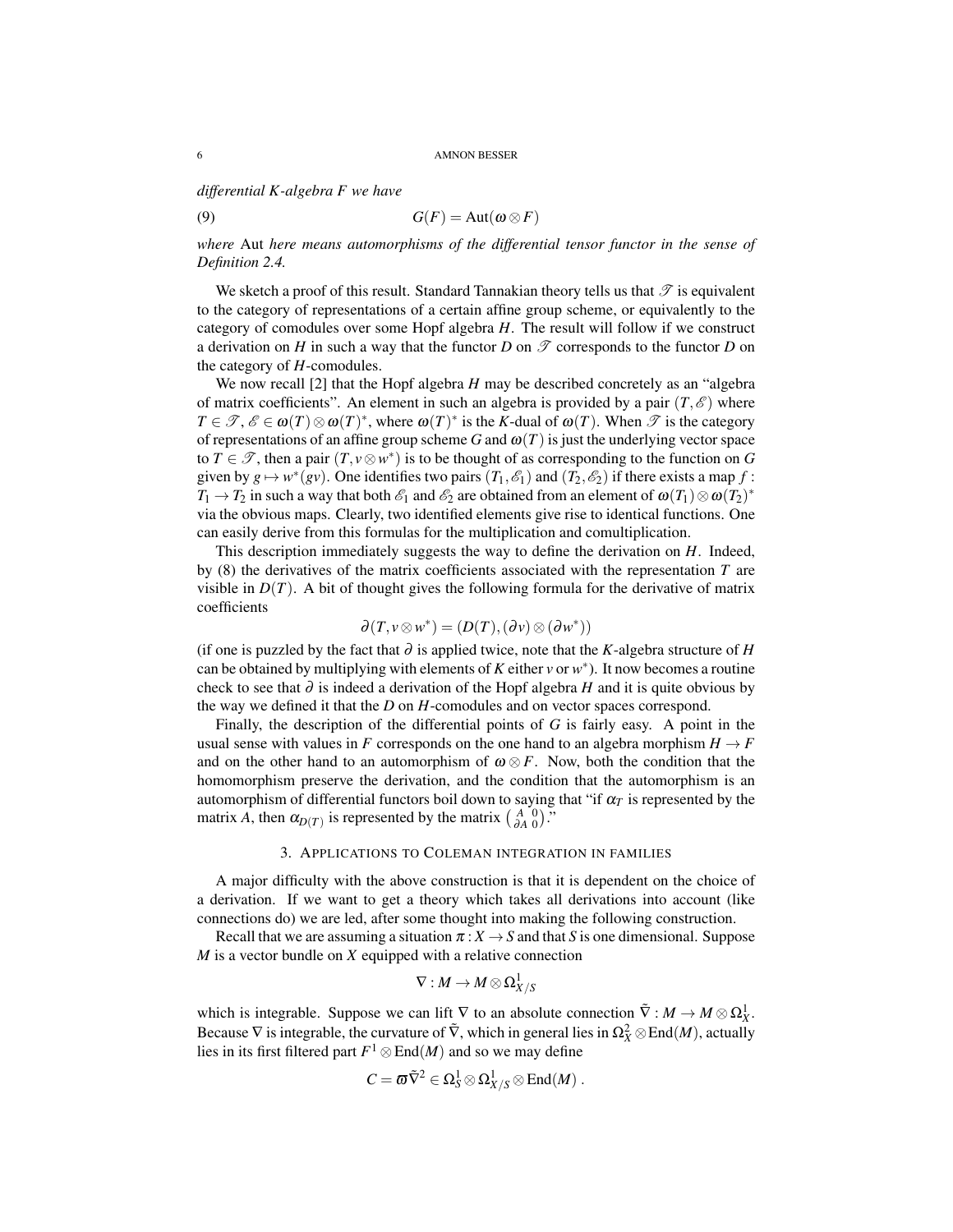We define a new module with connection  $D = D_{\tilde{\nabla}} = D(M, \nabla)_{\tilde{\nabla}}$  where  $D = M \oplus \Omega_S^1 \otimes M$ and the connection is defined by

$$
\nabla_D(m_1,\alpha\otimes m_2)=(\nabla m_1,\alpha\otimes\nabla m_2-C\times M).
$$

This connection is integrable. It is independent of  $\tilde{\nabla}$  up to a canonical isomorphism: Suppose  $\tilde{\nabla}' = \tilde{\nabla} + A$  is another lift. Here  $A \in \Gamma(X, \pi^{-1}\Omega_S^1 \otimes \text{End}(M))$  because it projects to 0 in relative forms. Then it is easy to compute that the corresponding curvature is  $C' = C + \nabla(A)$ (where  $\nabla$  takes  $\Omega_S^1$  as constants and acts in the induced way on End $(M)$ ). Then we get a canonical horizontal isomorphism between  $D_{\tilde{\nabla}}$  and  $D_{\tilde{\nabla}'}$  given by

$$
(m_1, \alpha \otimes m_2) \mapsto (m_1, \alpha \otimes m_2 + Am_1).
$$

Consequently we can glue these objects, coming from different local liftings of  $\nabla$ , to obtain a global object  $D(M, \nabla)$ . Clearly, there is a short exact sequence of vector bundles with relative connections,

$$
0 \to \Omega^1_S \otimes M \to D(M, \nabla) \to M \to 0
$$

because all the horizontal isomorphisms constructed commute with these short exact sequences. Clearly, the construction *D* is functorial.

For vector bundles over *S* we can make an analogous functorial construction. For such a vector bundle *M* define  $D(M) = M \oplus \Omega_S^1 \otimes M$  with the  $\mathscr{O}_S$ -module structure

$$
s \times (m_1, \alpha \otimes m_2) = (sm_1, s \alpha \otimes m_2 + ds \otimes m_1).
$$

Suppose now that *X* and *S* are residue discs. Then, mimicking the constructions in Example 2.5 we have a well behaved solutions functor

Sol : { Relative connections  $(M, \nabla : M \to \Omega^1_{X/S})$ }  $\to$  { Vector bundles on *S*}

given by taking horizontal sections, and a map

(10) 
$$
D \circ \text{Sol} \to \text{Sol} \circ D , (m_1, \alpha \otimes m_2) \mapsto (m_1, \alpha \otimes m_2 + \tilde{\nabla} m_1)
$$

with  $\tilde{\nabla}$  the local lifting of  $\nabla$  used for the construction of  $D(M)$ , where  $m_1$  and  $m_2$  are horizontal sections for  $\nabla$ , implying that  $\tilde{\nabla}m_1 \in \Omega^1_S \otimes M$ .

There is some way to go before we can incorporate these constructions into a functioning Tannakian differential Tannakian formalism. The main problem is of having a good Tannakian theory over rings (but see [11, 9] for some progress on these matters). Assuming such a formalism it seems reasonable to prove the following.

Conjecture 3.1. *For any two residue discs in X there is a unique differentiable path invariant under Frobenius between the two solution functors.*

Note that a differentiable path, in the sense of differential Tannakian categories should really be thought of as a horizontal path, only that there is no connection on paths.

We expect the proof of this conjecture to roughly follow the method described in out paper at the PIA proceedings. The Lie algebra will inherit a connection, and its graded pieces are going to be dominated again by tensor powers of  $H^1_{\text{dR}}(X/S)^*$  with the connection induced by the Gauss-Manin connection. Differential paths are now going to be related with horizontal sections on the Lie algebra, over some residue disc in *S*. But these are now well behaved vector spaces over the ground field so we can apply Frobenius as before to complete the argument.

Let us close by observing the relation of this conjecture with the condition (??). In the notation introduced before stating this condition, suppose we have a closed  $\omega \in \Omega^1_{X/S}$  and